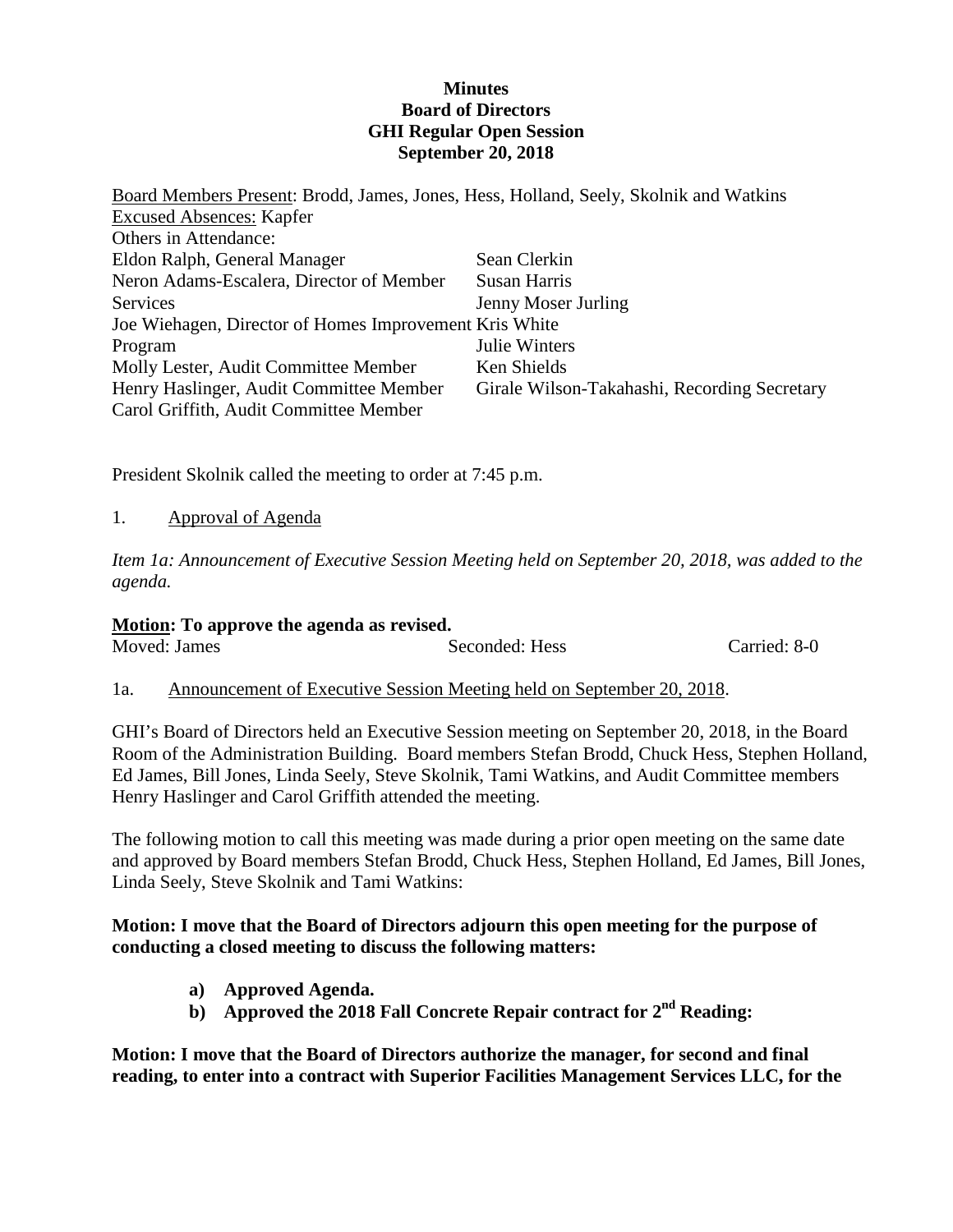**fall repairs of concrete sidewalks at 15 sites, at its bid of \$15,000, plus 10% for contingencies, for a total not to exceed \$16,500.**

- **c) Approved Minutes of a Complaint Hearing.**
- **d) Approved Minutes of Executive Session Meeting Held on August 16, 2018.**
- **e) Discussed two Complaint Matters.**
- **f) Discussed Member Financial Matter.**

The meeting commenced at 7:02 p.m., and adjourned at 7:43 p.m.

*Authority for the above closed meeting was derived from Subtitle 6b of the Maryland Cooperative Housing Corporation Act, § 5-6B-19 "Meetings of cooperative housing corporation open to members of corporation or their agents." Paragraph (e) (1)*

- 2. Visitors and Members (Comment Period)
	- Sean Clerkin, Requested removal of landscaping timbers.
	- Susan Harris, Supports the idea of having an official GHI Facebook page as another option to communicate with members in the community.
	- Jenny Moser Jurling, Communications Committee Supports the idea of having an official GHI Facebook page as another option to communicate with members in the community
	- Julie Winters, Communications Committee Supports the idea of having an official GHI Facebook page as another option to communicate with members in the community.
	- Ken Shields, Cautioned against the idea of having an official GHI Facebook page, as Facebook would own the information.

#### 3. Approval of Membership Applications

## **Motion: I move that the Board of Directors approve the following persons into the cooperative and membership be afforded them at the time of settlement:**

- **Denise M. Riley, Sole Owner;**
- **Pamela L. DeJesus, Thea Marie DeJesus, Joint Tenants;**
- **Philip M. Larkin, Sole Owner;**
- **Mary Lynn Poirier, Sole Owner.**

Moved: James Seconded: Hess Carried: 8-0

#### **Motion: I move that the Board of Directors approve the following Mutual Ownership contract change:**

**John Campanile, Mary Lynn Poirier, Tenants by the Entirety, changed to John Campanile, Sole Owner.** Moved: James Seconded: Hess Carried: 8-0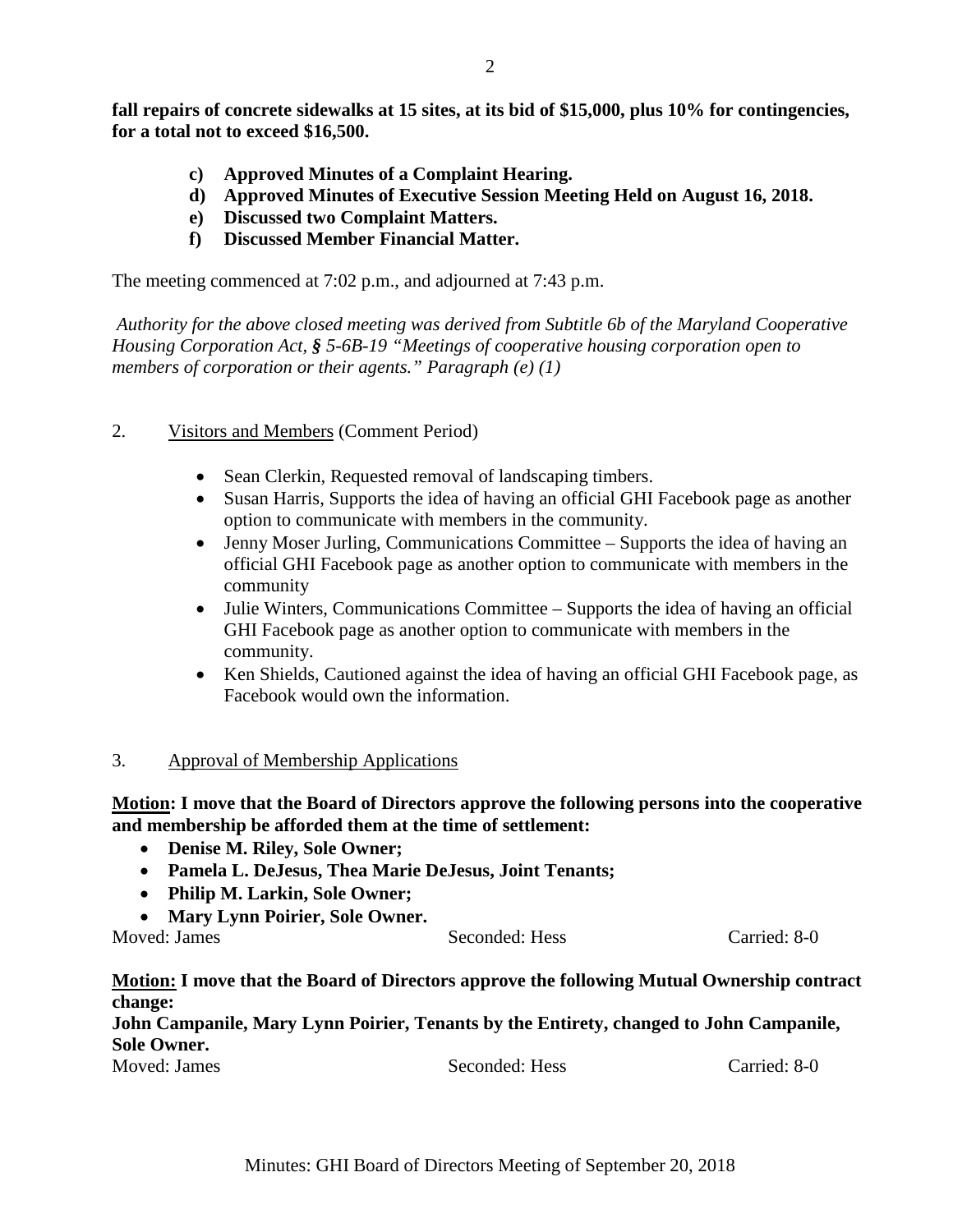## 4. Committee and Homes Improvement Program Reports

Homes Improvement Program – Wiehagen reported:

- Windows 87% completed
- Doors 74% completed
- Siding  $-42%$  completed
- Electric baseboard 100% completed
- HVAC 50% completed
- Frame crawlspaces 16% completed
- Attic  $-82%$  completed
- 5. For Action or Discussion
- 5a. Approve Minutes of Special Open Session Meeting Held on August 16, 2018

## **Motion: I move that the Board of Directors approve the minutes of the Special Open Session meeting held on August 16, 2018 as presented.**

| Moved: James                 | Seconded: Hess | Carried: $6-0-2$ |
|------------------------------|----------------|------------------|
| Abstained: Brodd and Holland |                |                  |

## 5b. Approve Minutes of Regular Open Session Meeting Held on August 16, 2018

## **Motion: I move that the Board of Directors approve the minutes of the Regular Open Session meeting held on August 16, 2018 as presented.**

| Moved: James                 | Seconded: Hess | Carried: $6-0-2$ |
|------------------------------|----------------|------------------|
| Abstained: Brodd and Holland |                |                  |

#### 5c. Review Communications Committee Report

The Communications Committee has submitted their report for the Board's consideration.

#### **Motion: I move that the Board of Directors accept the report as presented by the Communications Committee on September 20, 2018.**<br>Moved: James Seconded: 1 Seconded: Hess Carried: 8-0

## 5d. Member's Recommendation that Historic-Style Address Numbers be Installed on Masonry Units

An email from GHI member Aaron Marcavitch who resides at 13-F Ridge Rd, that requests the Board to adopt the lettering shown in the attached photos as an (1) option or as a (2) primary lettering for the original 1937 units.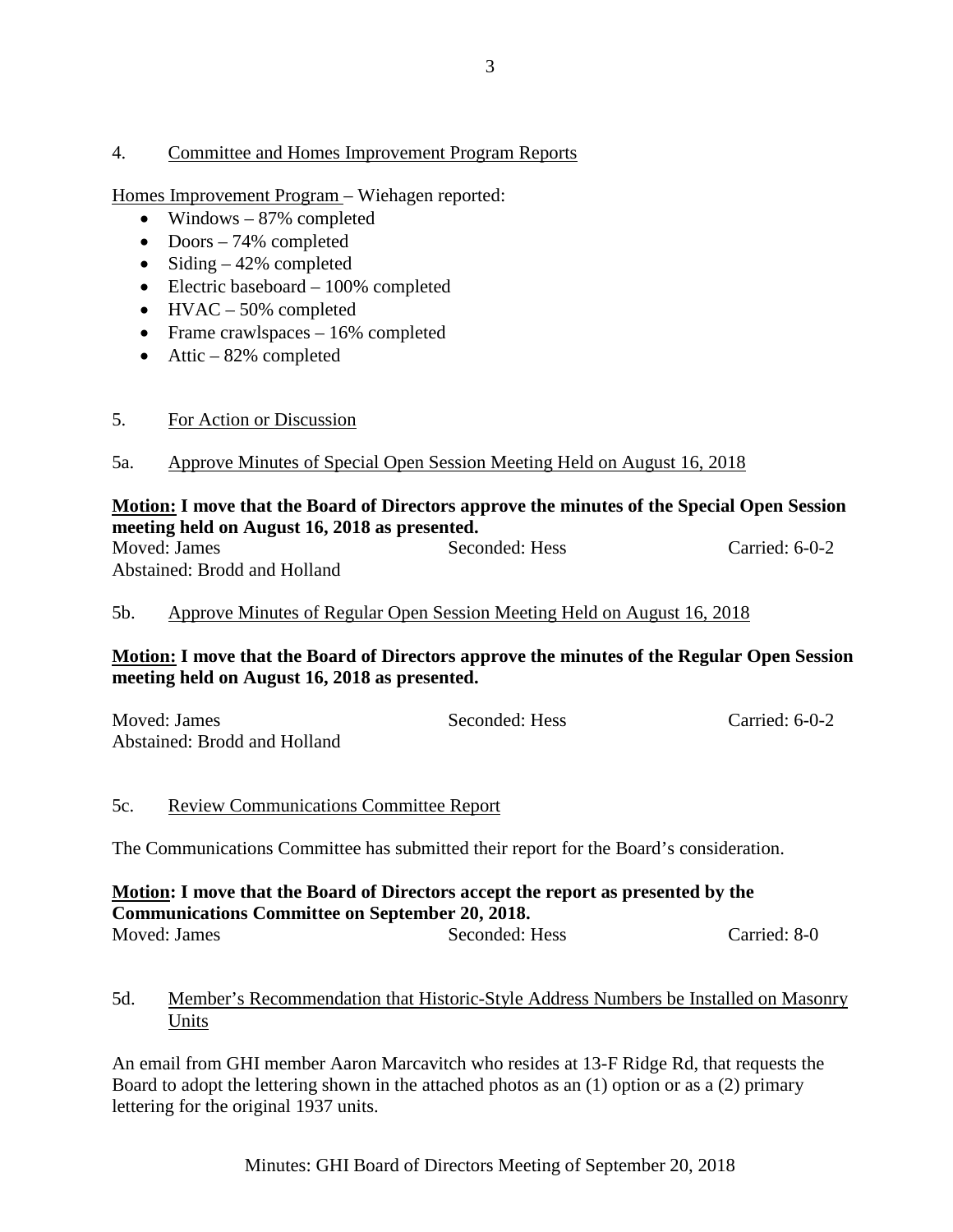Mr. Marcavitch paid about \$30 for two sets of lettering, which included a 3 inch, 4 inch, and 5 inch set. That would break down to about \$5 a set. However, he feels that the cost could be greatly reduced by contacting the manufacturer (DIYLettering.com) and obtaining several sets of a full alphabet and numbers, which the maintenance staff could utilize.

**Motion: I move that the Board of Directors direct the Architectural Review Committee to recommend whether the type of house lettering presented by the member of 13-F Ridge Rd on September 20, 2018 should be adopted as either optional lettering or primary lettering for GHI's masonry units.** 

| Moved: Hess | Seconded: James | Carried: 8-0 |
|-------------|-----------------|--------------|

# 5e. Installation of Solar Panels on Garage Doors by Members

Recently, a member inquired whether Technical Services staff would permit a small solar panel to be mounted on the door of a GHI rental garage, similar to the one at 2 Eastway garage #5 which was not permitted by Technical Services.

The GHI Board approved a policy for roof-mounted solar PVES systems in October 2016, but the policy does not address this proposed application. Staff seeks direction for such installation requests and repairs that are acceptable for garage panels when the panels are attached to the panels by mechanical fasteners.

**Motion #1: I move that the Board of Directors allow temporary installation of small solar panels on garage doors, provided that they will be removed upon the member's vacation of a garage, without damaging the door panels.** Seconded: Jones Failed

# *Motion #1 was abandoned.*

#### **Motion: I move to refer Motion #1 on the floor to Architectural Review Committee for their consideration.**<br>Moved: Jones Seconded: Hess Carried: 8-0

#### 5f. Proposed GHI Bylaw Amendments

Last August  $2<sup>nd</sup>$ , the Board discussed that bylaw amendments should be made to address two concerns related to the acquisition of property by GHI/GDC and expenditure of funds for multi-year contracts. Subsequently the Board President directed the Manager to request GHI's attorney Mr. Joe Douglass to submit proposed bylaw amendments for the Board's consideration.

#### A. Acquisition of Property by GHI/GDC

On January 11, 2017, Attorney Joe Douglass advised the Board as follows:

Minutes: GHI Board of Directors Meeting of September 20, 2018 • Based on Article II, Section 1, and Article VIII, Section 8 of the current bylaws (refer to Attachment #6a.), any new acquisition of property by GDC for the benefit of GHI, the funding of such an acquisition by GHI, and the funding by GHI of any activities in connection with such an acquisition, would have to be authorized by the GHI membership.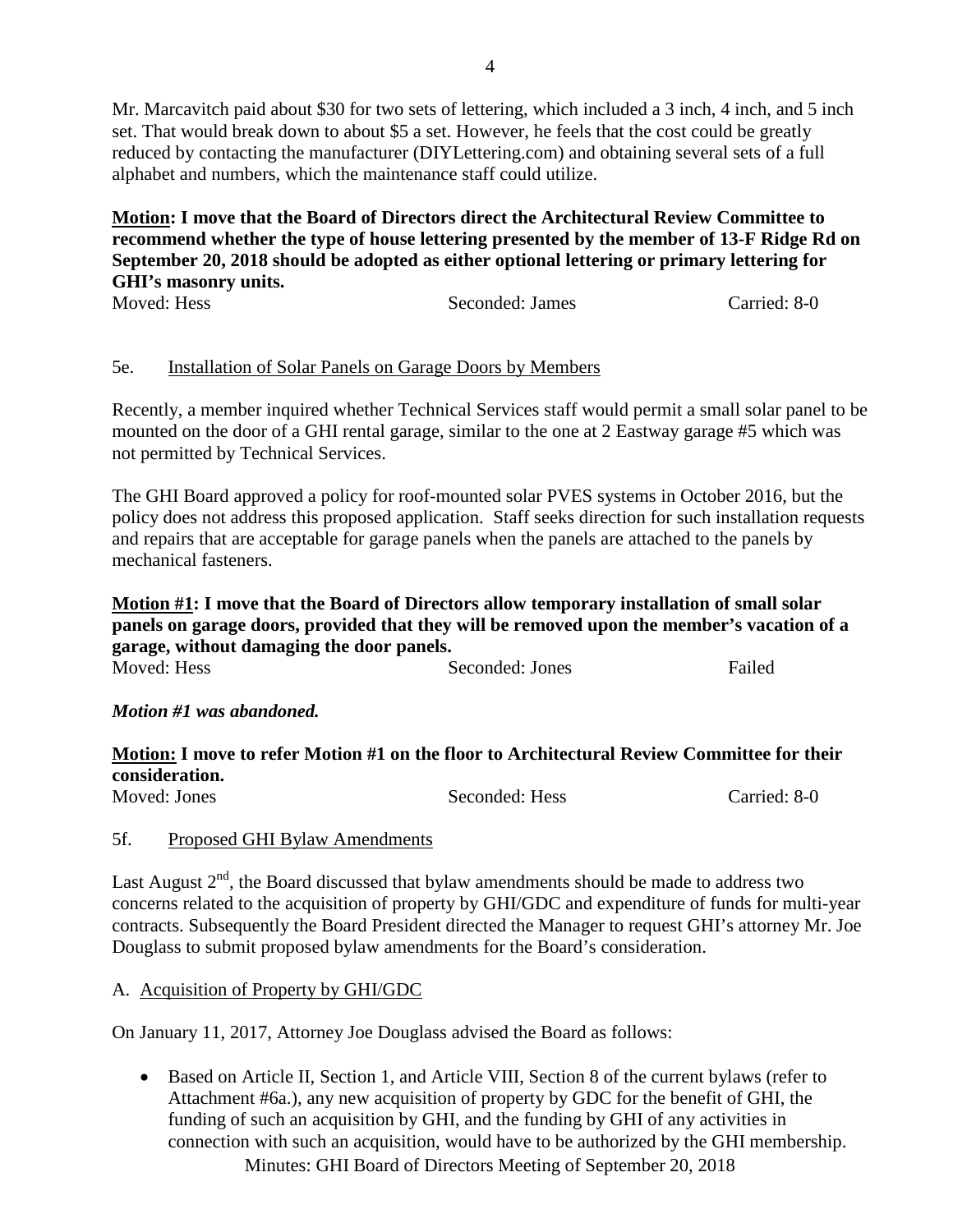The GHI Board could not exercise the Corporation's authority to do these things without first obtaining a membership vote authorizing such action.

Board members were concerned that purchase negotiations for properties could be inhibited through premature public disclosure of proposed acquisition costs and also, the timeliness of purchase transactions could be affected.

# B. Expenditure of Funds for Multi-year Contracts

On January 11, 2018, Attorney Joe Douglass provided the following interpretation:

• Based on Article V111. §11. Expenditure of Funds and Contracts (refer to Attachment #6a.), the total permitted amount for all multiyear contracts costing more than \$40,000 per year and/or lasting more than five years is \$400,000. The key term is "and/or". The \$400,000 total is an aggregate of the prices of all such multiyear contracts, and includes all multiyear contracts costing more than \$40,000 per year, even if their duration is less than five years, and all multiyear contracts with durations of more than five years, even if they are for amounts less than \$40,000 per year.

There has been much confusion among board members and staff interpreting the language of this current bylaw provision.

The proposed bylaw amendments that Mr. Douglass provided are included in Attachment #6b.

# **Motion: I move that the Board of Directors accept the proposed bylaw amendments submitted by attorney Joe Douglass as presented on September 20, 2018 and direct the Manager to request the membership to provide comments on the proposed amendments over a period of 30 days.**

| Moved: Hess             | Seconded: Brodd | Carried: 6-2 |
|-------------------------|-----------------|--------------|
| Opposed: Holland, Jones |                 |              |

# Items of Information:

# 6a. Property Insurance Claim re: Flood Incident at 6-Q and 6-R Ridge Rd.

On August 17, 2018, the member in 6-Q Ridge Rd. reported to emergency service that water was coming into her unit. GHI maintenance responded and determined that the source of the leak was the toilet supply tube in the bath on the 1st floor addition of 6-R Ridge Rd.

The members at 6-R Ridge contacted their insurance company, who promptly authorized a water remediation company to preserve personal contents. On August 27, 2018 staff evaluated the situation and filed a claim with GHI's insurance carrier on August 28, 2018. GHI's insurance adjuster and a contractor visited on September 5, 2018 and the contractor's hygienist evaluated the interior conditions on September 10, 2018.

# 6b. Employment of Stuart Caplan as Director, Technical Services

Minutes: GHI Board of Directors Meeting of September 20, 2018 Mr. Stuart Caplan began employment with GHI on September 10, 2018, in the position of Director, Technical Services. He has over 25 years work experience in construction management, land